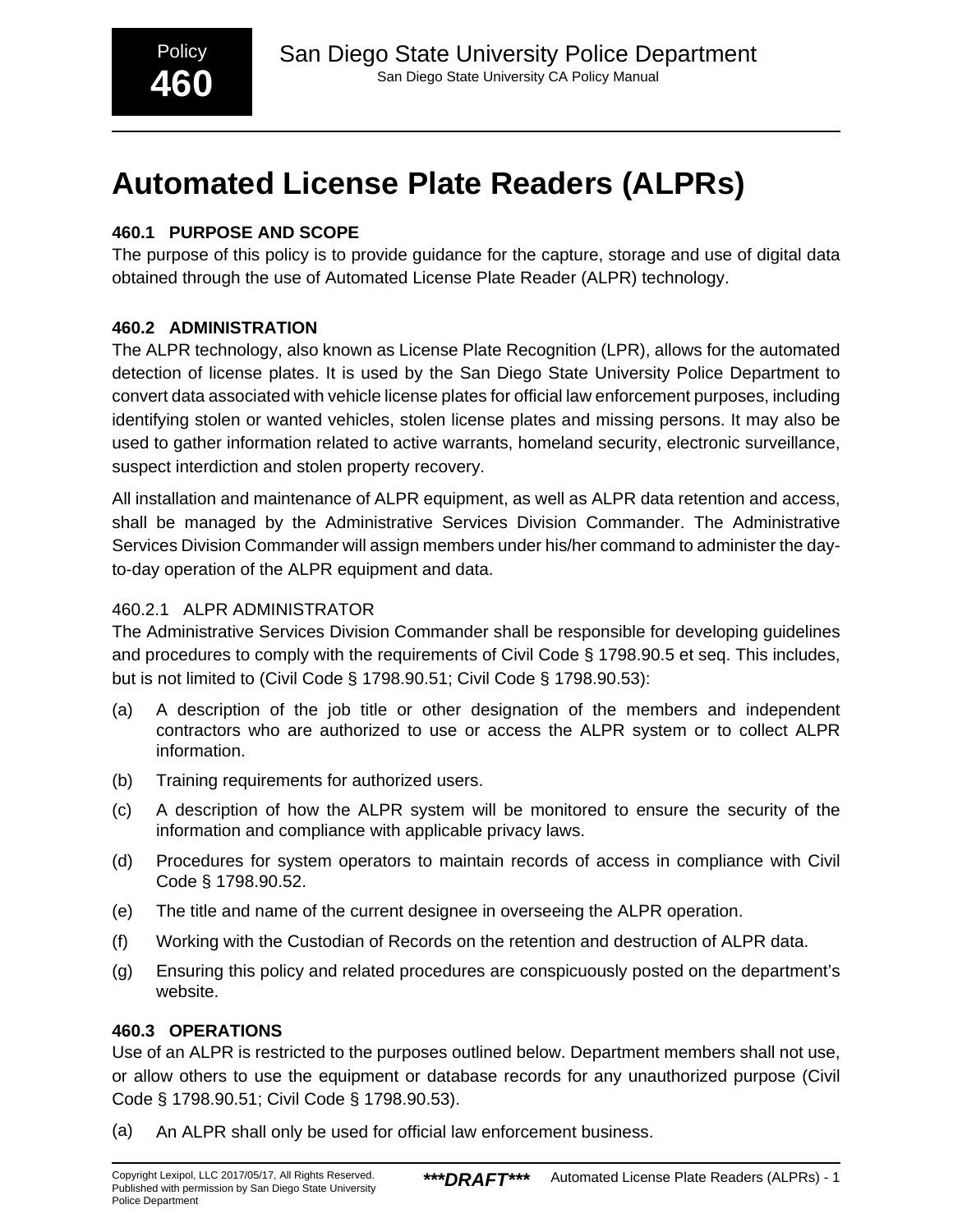San Diego State University CA Policy Manual

# Automated License Plate Readers (ALPRs)

- (b) An ALPR may be used in conjunction with any routine patrol operation or criminal investigation. Reasonable suspicion or probable cause is not required before using an ALPR.
- (c) While an ALPR may be used to canvass license plates around any crime scene, particular consideration should be given to using ALPR-equipped cars to canvass areas around homicides, shootings and other major incidents. Partial license plates reported during major crimes should be entered into the ALPR system in an attempt to identify suspect vehicles.
- (d) No member of this department shall operate ALPR equipment or access ALPR data without first completing department-approved training.
- (e) No ALPR operator may access department, state or federal data unless otherwise authorized to do so.
- (f) If practicable, the officer should verify an ALPR response through the California Law Enforcement Telecommunications System (CLETS) before taking enforcement action that is based solely on an ALPR alert.

### **460.4 DATA COLLECTION AND RETENTION**

The Administrative Services Division Commander is responsible for ensuring systems and processes are in place for the proper collection and retention of ALPR data. Data will be transferred from vehicles to the designated storage in accordance with department procedures.

All ALPR data downloaded to the server should be stored for a minimum of one year (Government Code § 34090.6) and in accordance with the established records retention schedule. Thereafter, ALPR data should be purged unless it has become, or it is reasonable to believe it will become, evidence in a criminal or civil action or is subject to a discovery request or other lawful action to produce records. In those circumstances the applicable data should be downloaded from the server onto portable media and booked into evidence.

#### **460.5 ACCOUNTABILITY**

All data will be closely safeguarded and protected by both procedural and technological means. The San Diego State University Police Department will observe the following safeguards regarding access to and use of stored data (Civil Code § 1798.90.51; Civil Code § 1798.90.53):

- (a) All ALPR data downloaded to the mobile workstation and in storage shall be accessible only through a login/password-protected system capable of documenting all access of information by name, date and time (Civil Code § 1798.90.52).
- (b) Members approved to access ALPR data under these guidelines are permitted to access the data for legitimate law enforcement purposes only, such as when the data relate to a specific criminal investigation or department-related civil or administrative action.
- (c) ALPR system audits should be conducted on a regular basis.

For security or data breaches, see the Records Release and Maintenance Policy.